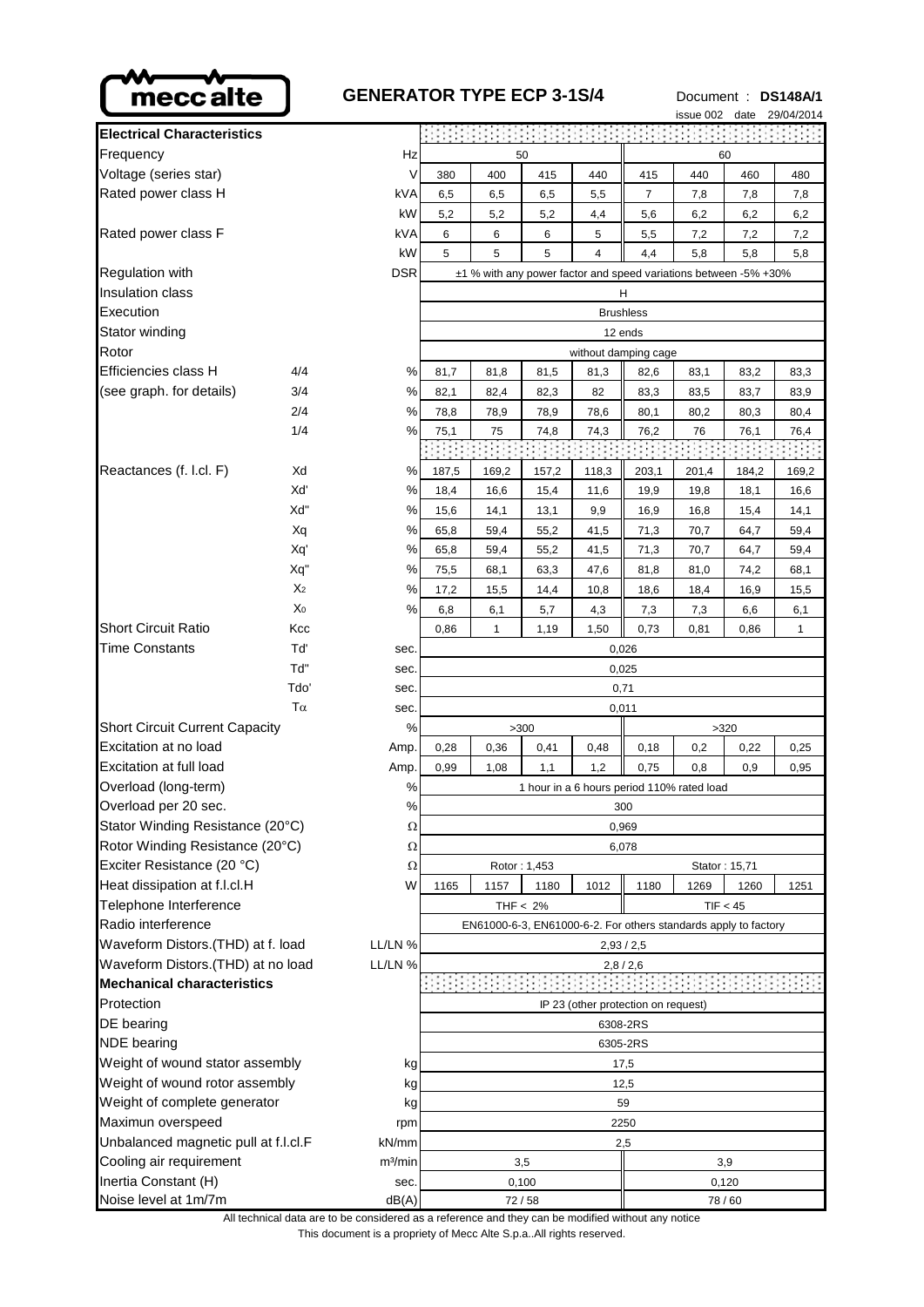



This document is a propriety of Mecc Alte S.p.a.. All rights reserved. All technical data are to be considered as a reference and they can be modified without any notice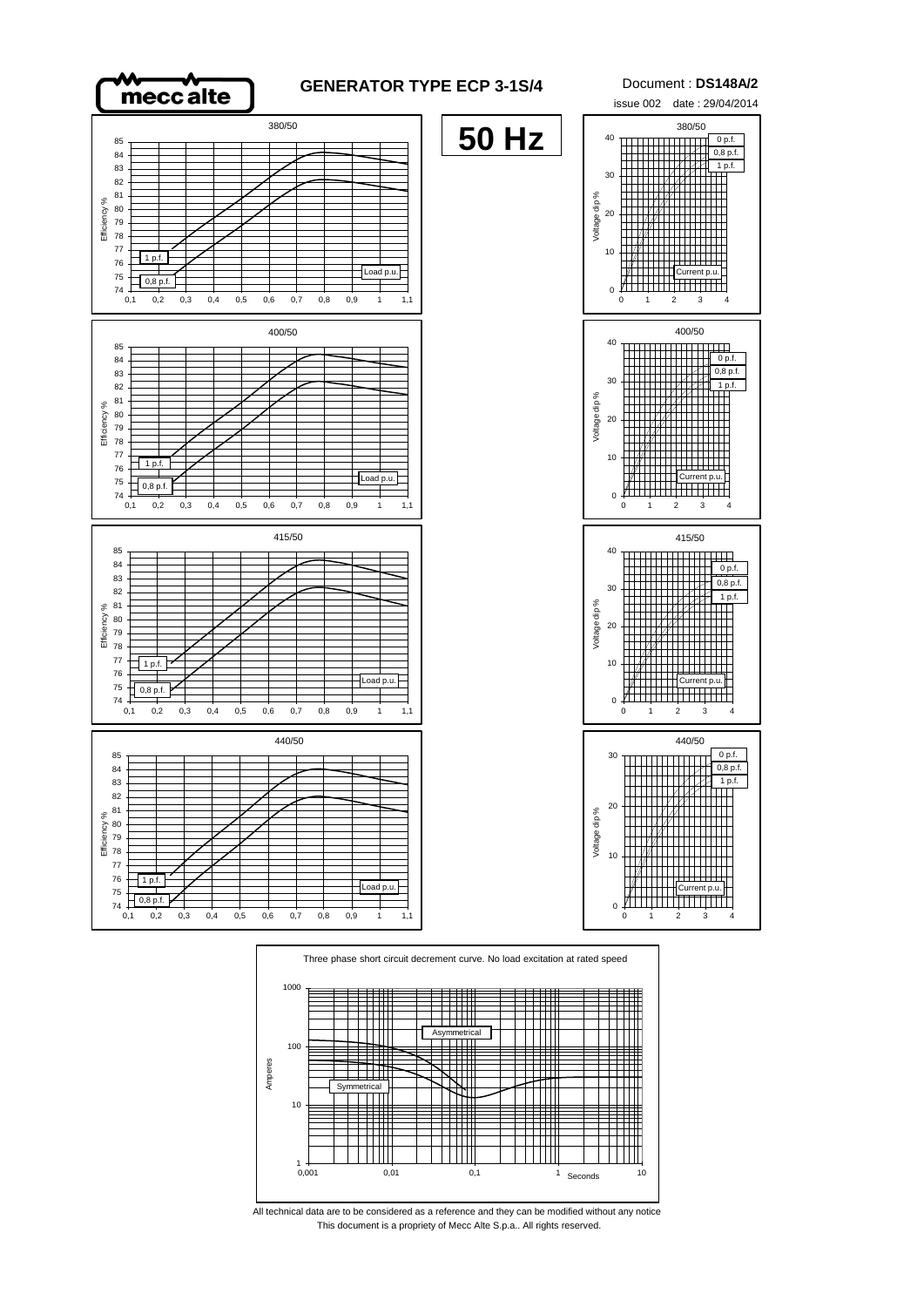

#### **GENERATOR TYPE ECP 3-1S/4** Document : **DS148A/3**

**60 Hz**









All technical data are to be considered as a reference and they can be modified without any notice This document is a propriety of Mecc Alte S.p.a.. All rights reserved.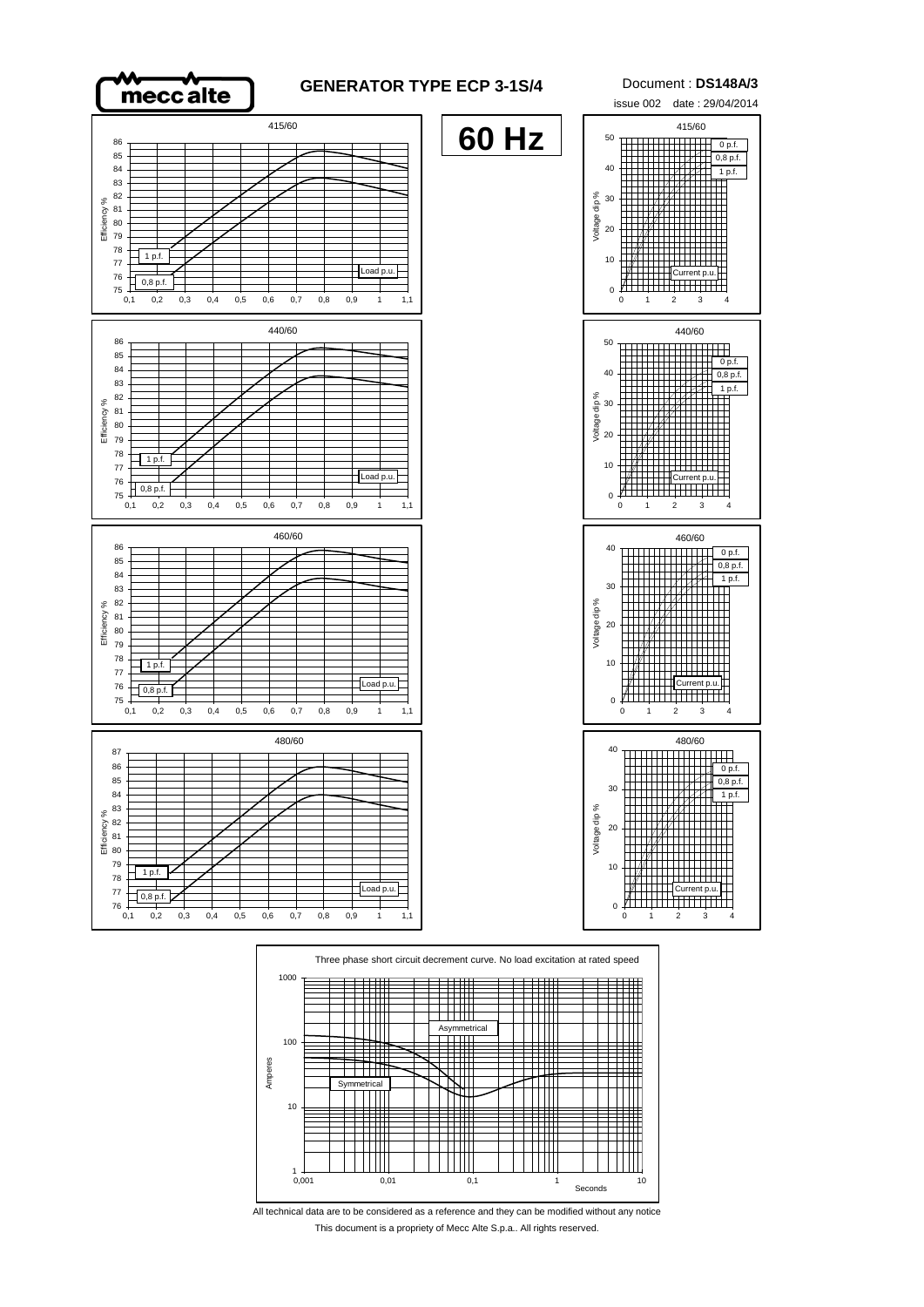

# A7533<br>**DS148A/4**<br>18/01/2010

### TWO BEARING MOMENTS OF INERTIA



| POS. | COMPONENT         | WEIGHT (kg) | $J$ (kgm <sup>2</sup> ) |
|------|-------------------|-------------|-------------------------|
|      | <b>FAN</b>        | 0.4         | 0,00206                 |
| 2    | <b>MAIN ROTOR</b> | 12.5        | 0.03846                 |
| 3    | EX. ROTOR         | 4.2         | 0.01086                 |
|      | <b>SHAFT</b>      | 4.5         | 0,00093                 |
|      | TOTAL             | 21.6        | 0.05231                 |

# **TWO BEARING DIMENSIONS**